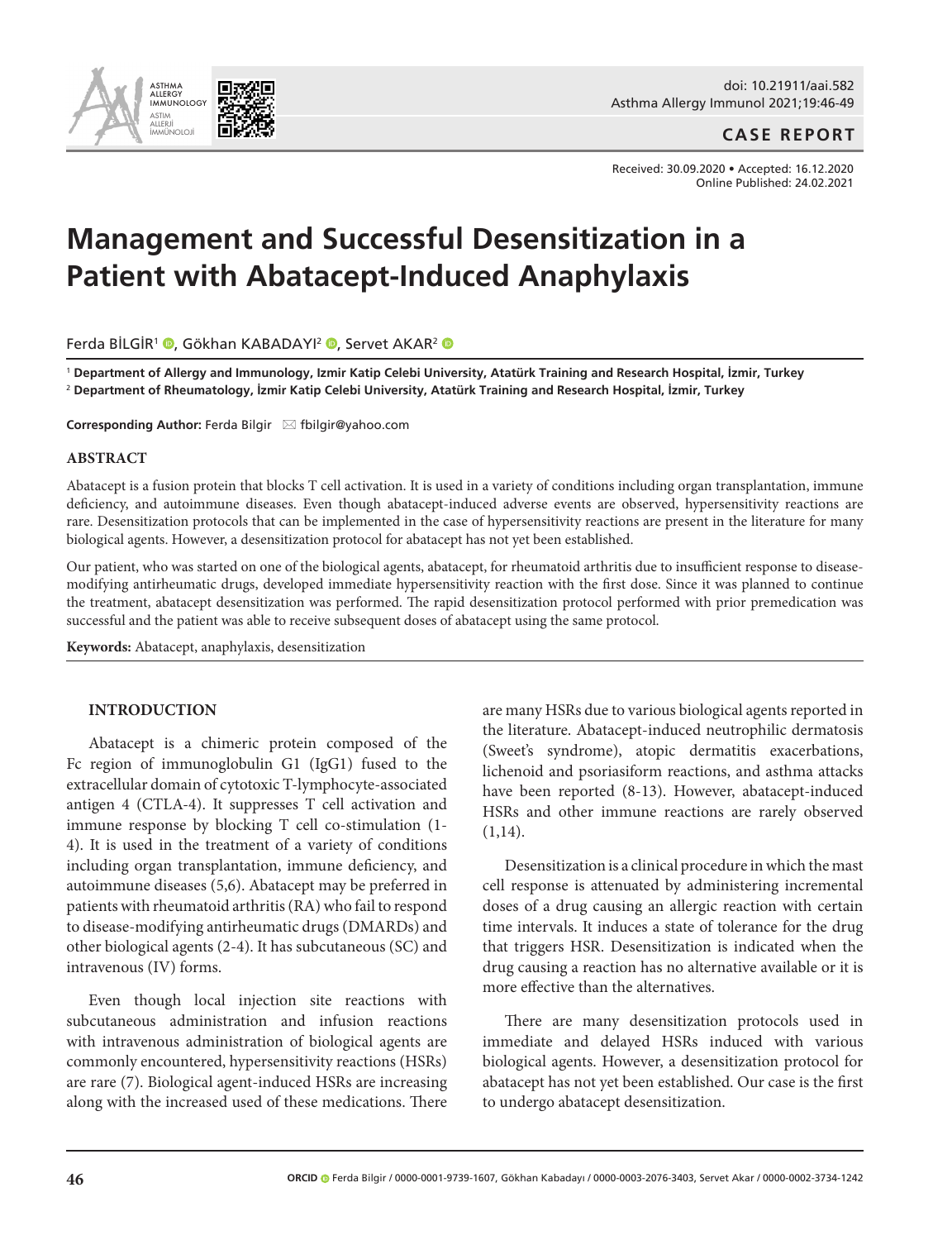#### **CASE REPORT**

A 42-year-old female patient had been treated for rheumatoid arthritis and Sjögren's disease for 9 years. She had insufficient response to DMARDs including hydroxychloroquine, methotrexate, leflunomide and sulfasalazine as well as methylprednisolone. Therefore, she had been started on biological agents one year ago. Etanercept had to be discontinued for a large local reaction following the first dose and immediate HSR with the second dose. Three months after these reactions, she had been started on the interleukin-6 receptor inhibitor tocilizumab. This agent had to be discontinued because the patient experienced severe itching with the first dose, and itching, dyspnea, and hypotension 30 minutes after the second dose. Six months after these reactions, she had been started on the CTLA-4 inhibitor abatacept. Fifteen minutes after subcutaneous abatacept administration, she developed itching, flushing, coughing, dyspnea, dizziness, and hypotension. Considering these as anaphylaxis, intramuscular adrenalin, IV antihistamine agents and steroids, and salbutamol nebule were given. The signs and symptoms of the patient regressed within half an hour with this treatment.

Because the reaction developed right after SC abatacept administration and there was no other drug use on the same day, anaphylaxis was considered to be abataceptinduced. The patient had a prior history of immediate HSRs with other biological agents. Serum tryptase level ordered for investigating mast cell disorders was found to be within normal range (4.89 µg/L).

Because the rheumatology department planned to continue abatacept treatment, we planned to perform abatacept desensitization. Her symptoms did not resemble cytokine release syndrome, which usually presents with fever, chills, back pain, flushing, nausea, and vomiting. Skin tests were performed 6 weeks after the reaction for IgE-mediated immediate HSRs. Prick (1/1), intradermal (1/1000, 1/100, and 1/10) skin tests with abatacept were negative. The histamine reaction was positive, although not sufficiently as concomitant steroid use could not be ceased for the desired time. Rapid desensitization was planned because the patient experienced immediate hypersensitivity. There was no abatacept desensitization protocol in the literature. Therefore, we reviewed previous protocols with other biological agents and decided on a suitable one (15). The SC desensitization protocol modified for abatacept is given in Table I.

One hour before the desensitization procedure, premedication was performed with intravenous diphenhydramine 1 mg/kg, ranitidine 4 mg/kg, and prednisone 1 mg/kg. Then, the 8-step procedure was executed with 30-minute intervals. Abatacept 125 mg administration was completed in 4 hours, the target dose was achieved, and desensitization was successfully accomplished. No reaction was observed during or after the desensitization procedure.

The next dose of 125 mg weekly sc abatacept was administered using the same protocol. Considering the half-life of abatacept, the third dose was planned to be given with premedication, omitting the desensitization protocol. However, immediate HSR recurred. Therefore, weekly doses were administered using the same desensitization protocol later. The patient has been continued on abatacept treatment with desensitization for 6 months and is able to tolerate the treatment.

| Time (min)   | <b>Dilution (Concentration)</b> | Volume (ml) | Dose (mg) | Cumulative dose (mg) |
|--------------|---------------------------------|-------------|-----------|----------------------|
| $\mathbf{0}$ | 1:100(1.25 mg/ml)               | 1.00        | 1.25      | 1.25                 |
| 30           | 1:10(12.5 mg/ml)                | 0.15        | 1.875     | 3.125                |
| 60           | 1:10(12.5 mg/ml)                | 0.25        | 3.125     | 6.250                |
| 90           | 1:10(12.5 mg/ml)                | 0.50        | 6.250     | 12.50                |
| 120          | $1:1(125 \text{ mg/ml})$        | 0.10        | 12.5      | 25                   |
| 150          | $1:1(125 \text{ mg/ml})$        | 0.20        | 25        | 50                   |
| 180          | 1:1(125 mg/ml)                  | 0.20        | 25        | 75                   |
| 210          | $1:1(125 \text{ mg/ml})$        | 0.40        | 50        | 125                  |

**Table I: Subcutaneous desensitization protocol for abatacept (125 mg/ml, weekly injection).**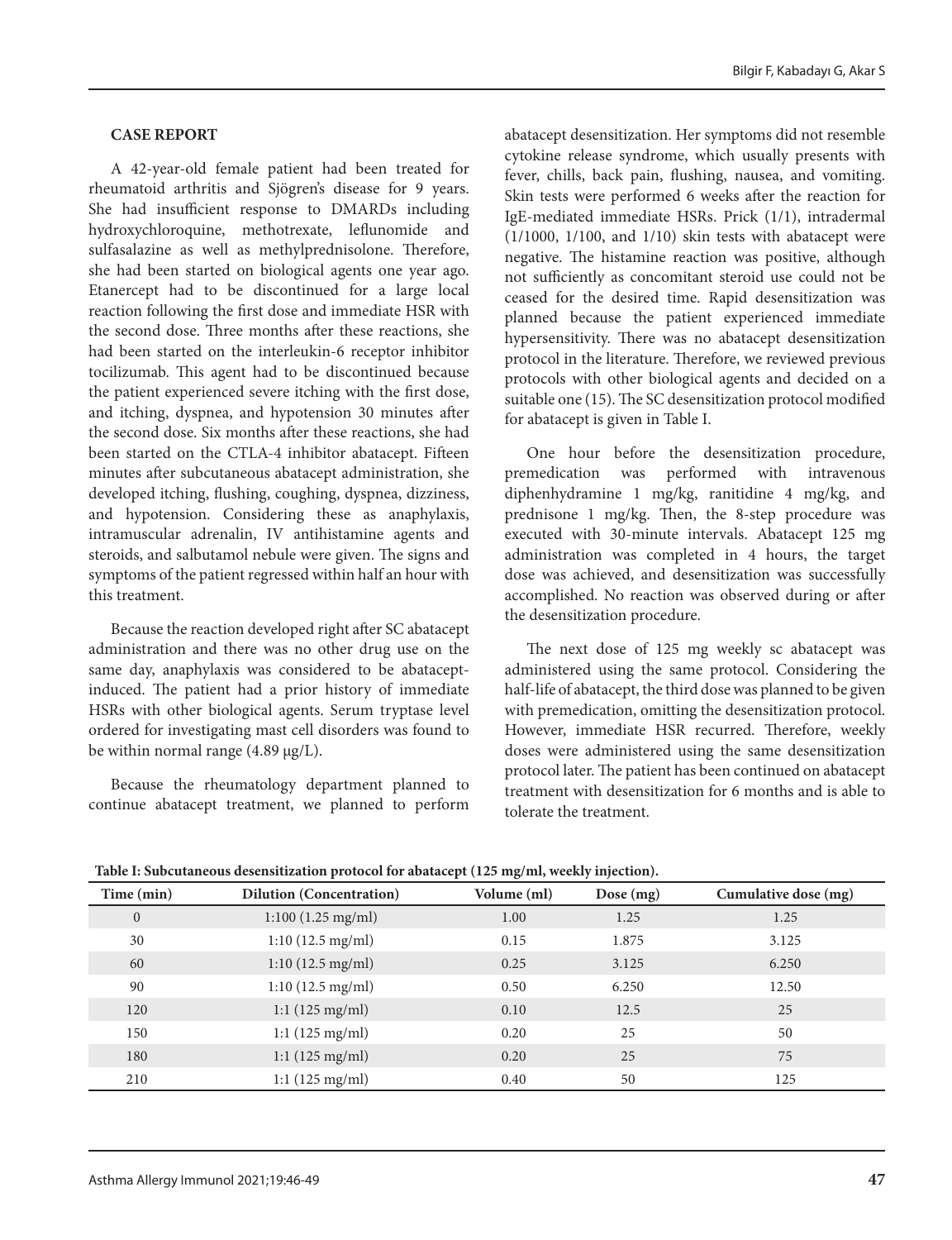## **DISCUSSION**

CTLA-4-immunoglobulin G1 (Abatacept) is a synthetic and humanized fusion protein produced in Chinese hamster ovarian cells using recombinant DNA technology (1). It blocks the interaction of CD28 on T-cells with antigen presenting cells by binding to the CD80 (B7-1) and CD86 (B7-2) on antigen presenting cells. Therefore, T-cell activation and consecutive steps of immune response are inhibited (1-4).

Fusion proteins produced with genetic engineering methods can cause HSRs (14-17). These reactions may be immunological (Type 1, 2, 3 or 4) or nonimmunological with multicomplex mechanisms. The mechanisms of type 1 (IgE/non-IgE mediated) and type 4 (T-cell mediated) that arise during treatment with fusion proteins are well defined. Types 2, 3 and certain type 4 immune reactions are of an autoimmune nature (1,18,19).

The molecular sizes and chemical characteristics of biological agents may play a role in adverse reactions. Infusion reactions and cytokine release syndromes are frequently encountered, yet immediate or delayed HSRs are less common. HSRs may develop with the first dose or later doses. They are usually mild but may rarely present as anaphylactic reactions (7).

The immunogenicity of abatacept therapy is minor (14- 17). A study that performed risk analysis of the biological agents used in RA in terms of HSRs revealed that rituximab and infliximab therapies were highly associated with HSRs while this association was low with abatacept (14).

Desensitization is not performed in drug-induced autoimmune reactions (type 2), immune complex deposits (type 3) and severe skin reactions including Stevens-Johnson syndrome and toxic epidermal necrolysis (type 4). Reusing the agent causing the reaction is strongly prohibited in these clinical scenarios

There are guidelines for the general approach and desensitization protocols for drug-induced HSRs (20). Diagnostic skin tests and desensitization protocols are performed for type 1 and certain type 4 immune responses based on these guidelines (1,15,18-23). However, a desensitization protocol for abatacept has not yet been established.

Because our patient was not able to discontinue antirheumatic drugs and steroids for a long time, the histamine response was inadequately positive. Skin tests performed to identify IgE-mediated reactions were negative. Whether the reaction is early or delayed is the most important factor determining the desensitization protocol (20). In our patient, rapid desensitization was planned because she experienced immediate HSR (anaphylactic/anaphylactoid). This protocol enabled the patient to tolerate weekly doses of abatacept. Currently, the drug has been continued for 6 months with this protocol. Our protocol is considered to be safe and effective for abatacept desensitization.

#### **REFERENCES**

- 1. Baldo BA.[Chimeric fusion proteins used for therapy: Indications,](https://www.ncbi.nlm.nih.gov/pubmed/25832756)  [mechanisms, and safety.](https://www.ncbi.nlm.nih.gov/pubmed/25832756) Drug Saf 2015;38(5):455-79.
- 2. Choy EH. T-cell costimulation and other directed therapies. In: Hochberg MC, Silman AJ, Smolen JS, Weinblatt ME, Weisman MH (eds). Rheumatology. 5th ed. Philadelphia: Mosby, Elsevier; 2015:468-71.
- 3. Cutolo M, Nadler SG. Advances in CTLA-4-Ig-mediated modulation of inflammatory cell and immune response activation in rheumatoid arthritis. Autoimmun Rev 2013;12:758- 67.
- 4. Herrero-Beaumont G, Martínez Calatrava MJM, Castaneda S. Abatacept mechanism of action: Concordance with its clinical profile. Reumatol Clin 2012;8:78-83.
- 5. Abdelshaeed R, Griffiths GB, Neighbour H. [Use of abatacept](https://www.ncbi.nlm.nih.gov/pubmed/24607053)  [in eosinophilic asthma.](https://www.ncbi.nlm.nih.gov/pubmed/24607053) J Allergy Clin Immunol Pract 2014;2(2):220-1.
- 6. Maazi H, Shirinbak S, den Boef LE, Fallarino F, Volpi C, Nawijn MC, et al. [Cytotoxic T lymphocyte antigen 4-immunoglobulin G](https://www.ncbi.nlm.nih.gov/pubmed/23480191)  [is a potent adjuvant for experimental allergen immunotherapy.](https://www.ncbi.nlm.nih.gov/pubmed/23480191) Clin Exp Immunol 2013;172(1):113-20.
- 7. Salmon JH, Perotin JM, Morel J, Dramé M, Cantagrel A, Ziegler LE, et al; French Society of Rheumatology. [Serious infusion](https://www.ncbi.nlm.nih.gov/pubmed/29069471)[related reaction after rituximab, abatacept and tocilizumab in](https://www.ncbi.nlm.nih.gov/pubmed/29069471)  [rheumatoid arthritis: Prospective registry data.](https://www.ncbi.nlm.nih.gov/pubmed/29069471) Rheumatology (Oxford) 2018;57(1):134-9.
- 8. Stinco G, Bergamo S, Frattasio A, di Meo N, Trevisan G. [Atopic](https://www.ncbi.nlm.nih.gov/pubmed/25348756)  [dermatitis flare during abatacept therapy.](https://www.ncbi.nlm.nih.gov/pubmed/25348756) J Cutan Med Surg 2014;18(6):369-70.
- 9. Bao J, Li T, Zhao J, Zhang CY. [Cytotoxic T lymphocyte-associated](https://www.ncbi.nlm.nih.gov/pubmed/22942310)  [antigen 4 Ig-induced asthma in the treatment of rheumatoid](https://www.ncbi.nlm.nih.gov/pubmed/22942310)  [arthritis.](https://www.ncbi.nlm.nih.gov/pubmed/22942310) J Rheumatol 2012;39(9):1903.
- 10. Tiwari SM, Wood BA, Skender-Kalnenas T, Cook N. [A case of](https://www.ncbi.nlm.nih.gov/pubmed/25117161)  [abatacept associated neutrophilic dermatosis and a review of the](https://www.ncbi.nlm.nih.gov/pubmed/25117161)  [literature.](https://www.ncbi.nlm.nih.gov/pubmed/25117161) Australas J Dermatol 2014;55(3):214-7.